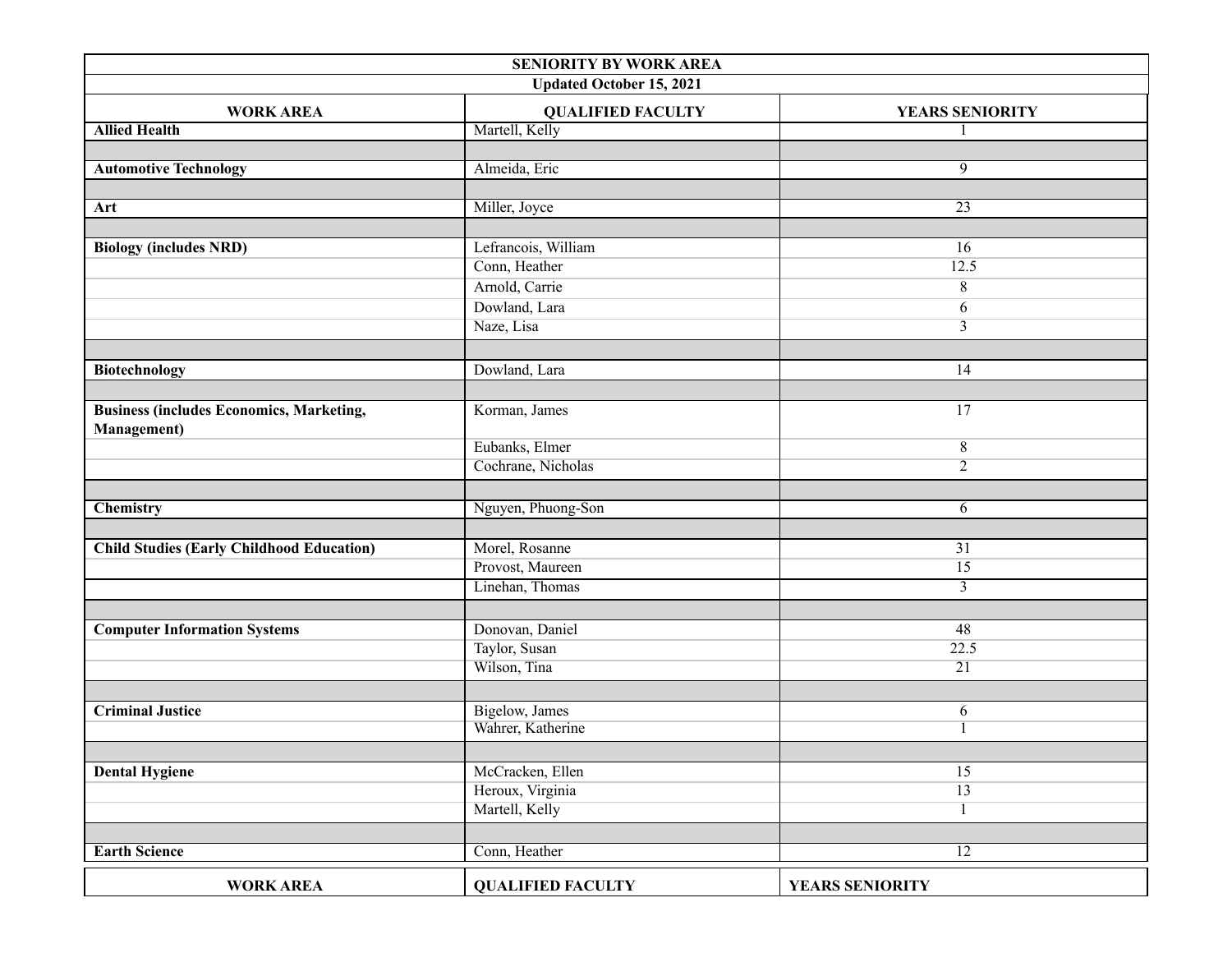| <b>English</b>                          | Pitkiewicz, Paula               | 39              |
|-----------------------------------------|---------------------------------|-----------------|
|                                         | Donahue, Lorie                  | 25              |
|                                         | Valois, Michelle                | 19              |
|                                         | Wyman, David                    | 18              |
|                                         | Goldstein, Susan                | 17              |
|                                         | Roche, Kara                     | 9               |
|                                         | Buscher, Zachary                | $\overline{2}$  |
|                                         | Kuskey, Jessica                 | $\overline{2}$  |
|                                         |                                 |                 |
| <b>ESL</b>                              | Bolanos-Vargas, Otoniel         | $\overline{2}$  |
|                                         |                                 |                 |
| <b>First Year Experience</b>            | Swerzenski, Paul                | 8               |
|                                         |                                 |                 |
| <b>Graphic &amp; Interactive Design</b> | Cullen, Leslie                  | 23              |
|                                         | Swerzenski, Paul                | $\overline{16}$ |
|                                         |                                 |                 |
| <b>History</b>                          | Korman, James                   | $\mathfrak{Z}$  |
|                                         |                                 |                 |
| <b>Humanities</b>                       | Valois, Michelle                | 18              |
|                                         |                                 |                 |
| <b>Human Services</b>                   | Murphy, Sheila                  | 23.5            |
|                                         | Shivers, Candace                | 17              |
|                                         | Capozzi, Julie                  | $\overline{13}$ |
|                                         |                                 |                 |
| Law                                     | Korman, James                   | 16              |
|                                         |                                 |                 |
| <b>Mathematics</b>                      | Kiprono, Festus                 | 11              |
|                                         | Olszak, Peter                   | 5               |
|                                         | Ananthoji, Ramakanth            | 3               |
|                                         | Thompson, Jeffery               | $\overline{2}$  |
|                                         | Valletta, Thomas                | $\overline{2}$  |
|                                         | Pollard, Stephanie              |                 |
|                                         |                                 |                 |
|                                         |                                 |                 |
| <b>Media Arts and Technology</b>        | Little, John<br>Plasse, Claudia | 11              |
|                                         |                                 |                 |
|                                         |                                 | $\overline{2}$  |
| <b>Medical Assisting</b>                | Toomey, Venusa                  |                 |
| <b>WORK AREA</b>                        | <b>QUALIFIED FACULTY</b>        | YEARS SENIORITY |
| <b>Nursing</b>                          | Fredette, Judy                  | 17              |
|                                         | Thaxton, Collene                | 16              |
|                                         | Santimore, Donna                | 15.5            |